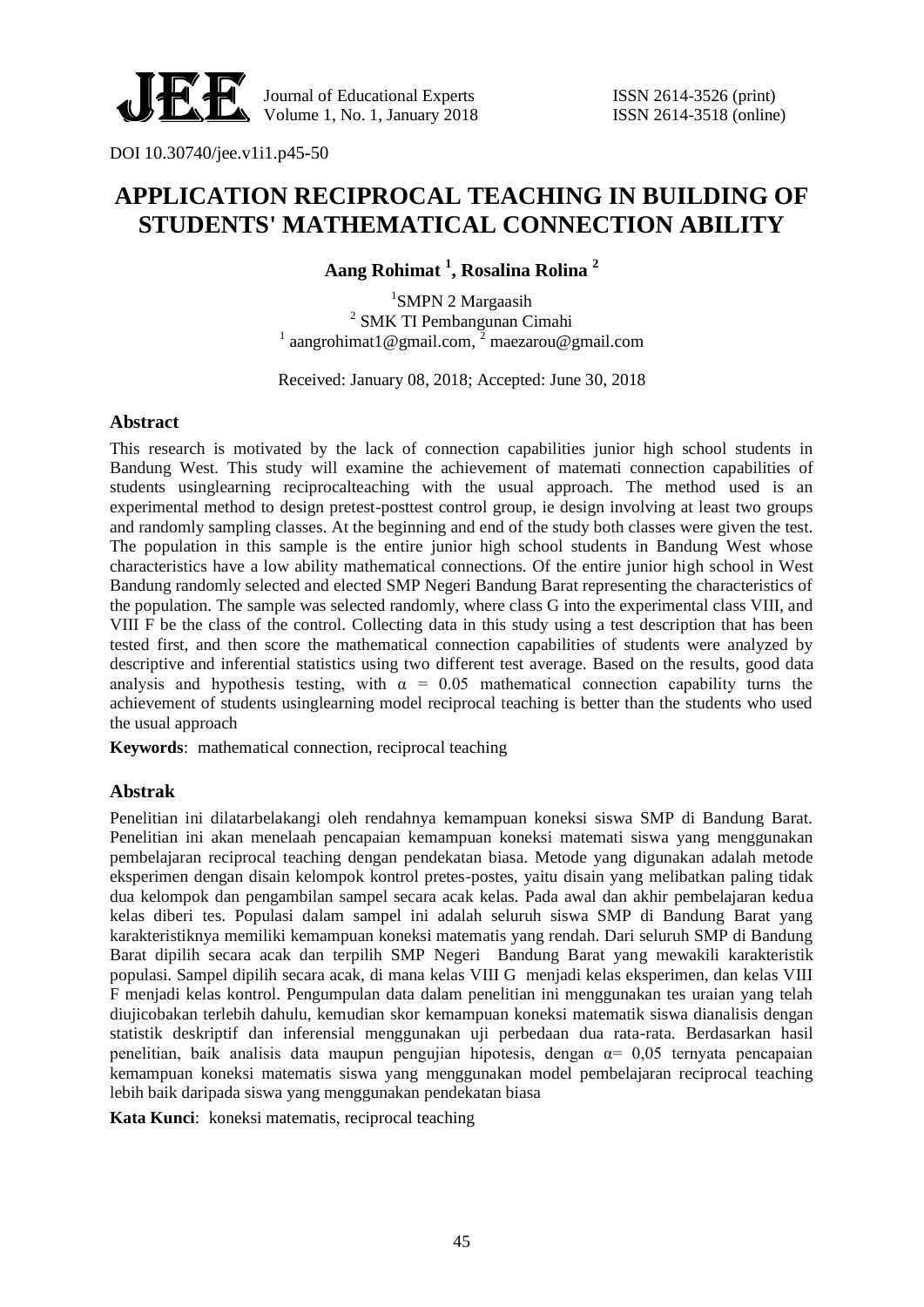*How to Cite:* Rohimat, A., & Rolina, R. (2018). Application Reciprocal Teaching In Building Of Students' Mathematical Connection Ability. *Journal of Educational Experts (JEE)*, 1 (1), 45- 50.

## **INTRODUCTION**

Ability mathematical connection is the fundamental ability to be possessed by the students. In mathematical connection capability is very important because it can help students to understand the inter-subject mathematics, applied mathematics concepts in other fields or in everyday life. This is supported by statements Suherman (Gunawan, 2013) which states, 'the ability to connect in mathematics is the ability to associate concepts or mathematical rules with each other, with other areas of study, or by an application on a real life'. Surveys conducted by the Program for International Student Assessment (PISA) in 2009 found that 69% of Indonesian students are only able to recognize the subject matter but was unable to find a link between the subject matter with the knowledge that has been owned. Ruspiani study (2000) revealed that the students' ability to perform mathematical connections is quite low. This is due to a lack of understanding of the concept of the students, so that students are difficult to associate the concept of inter math topics, matemtika connect with other subject areas, or associate the mathematical concepts to real life. To overcome these problems required the selection of appropriate learning approaches. One solution is to use the reciprocal teachingapproach.approach Reciprocal teaching or teachingis learning to apply reverse four comprehension strategies, which conclude and summarize materials, prepare questions and solve it, explain again the knowledge that has been gained, then predicts the next question on the issues being presented to the students. On approach to reciprocalteaching one strategy is to develop understanding of questions and solve it, then implement these strategies, students can connect mathematical concepts with other concepts. This shows the relationship between theapproach reciprocal teaching with mathematical connection capabilities.

Based on the description above, the researchers are interested in conducting research under the title "The Effect pengguanaan approach Reciprocal Teaching on the ability connected Mathematically Junior High School Students"

### **METHOD**

The method used in this study is a quasi-experimental method, where the sample was not selected randomly. At the beginning and end of the study both classes were given the test, so dasain research is as follows (Ruseffendi, 2010: 53):

| $\overline{\phantom{a}}$ | Y |   |
|--------------------------|---|---|
|                          |   | - |
| ่า                       |   |   |

Description:

- $\Omega$  : Pretest = postes (test mathematical connection capability)
- X : Learning to use the approach reciprocal teaching
- ------- : Samples were not selected randomly.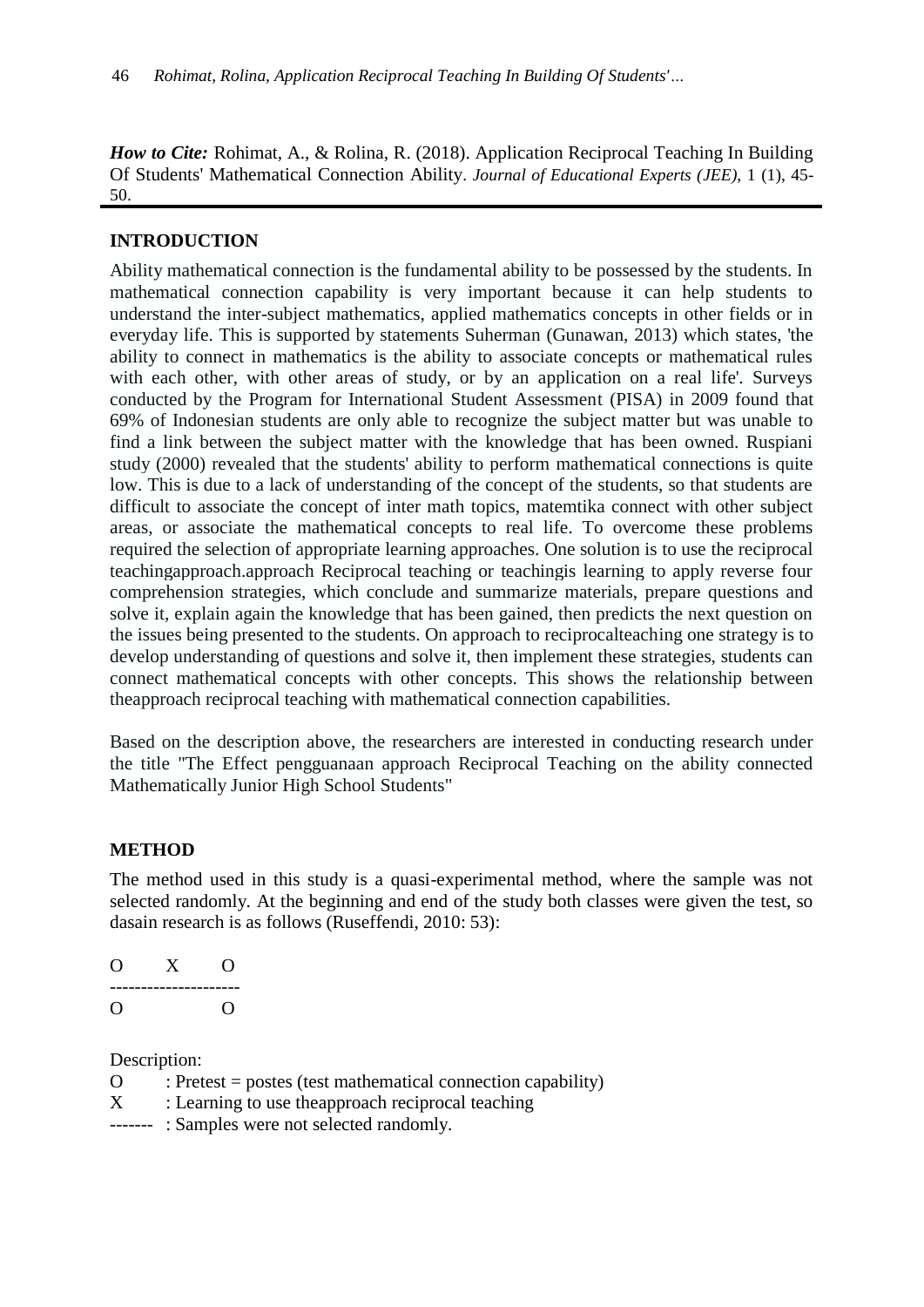## **DATA ANALYSIS AND DISCUSSION**

### **Analysis of data**

Pretest and posttestgiven in each class, and then do the scoring for analysis using software IBM SPSS Statistics 20. Here are the results of output statistical testingdata description pretest and posttest experimental class and control class.

| <b>Table 1</b> |                                                                 |               |       |     |     |             |        |       |     |            |
|----------------|-----------------------------------------------------------------|---------------|-------|-----|-----|-------------|--------|-------|-----|------------|
|                | <b>Descriptions Statistics Score Score pretest and posttest</b> |               |       |     |     |             |        |       |     |            |
|                | Data Analysis pretest                                           |               |       |     |     |             |        |       |     |            |
| <b>Kelas</b>   | <b>Pretes</b>                                                   | <b>Postes</b> |       |     |     |             |        |       |     |            |
|                | N                                                               | Rerata        | St.   | Min | Mak | $\mathbf N$ | Rerata | St.   | Min | <b>Mak</b> |
|                |                                                                 |               | Dev   |     |     |             |        | Dev   |     |            |
| Eksperimen     | 32                                                              | 6.43          | 1,480 | 5   | 10  | 32          | 8,56   | 2,663 | - 5 | 16         |
| Kontrol        | 32                                                              | 7,25          | 1,849 | 5   | 11  | 32          | 7,06   | 2,257 | 5   | 12         |

Pretest was given to the experimental class and control class to determine the respective initial capability each class before teaching and learning activities done in class. Furthermore, the scoring against the pretest that was awarded in each class to be analyzed using software IBM SPSS Statistics 20.

Furthermore, the significant differences in the two mean test to determine differences in the ability of students' mathematical connections of each such class. Test normality of the data was conducted to determine the sample from the population that is normally distributed or not distributed normally usingstatistical test Shapiro Wilk with a level of 95% or significant  $\alpha = 0.05$ .

The following are the results of data processing pretest data normality test experimental class and control class pretest.

| Table 2<br><b>Normality Test Datapretest</b>           |    |                 |                                                |    |          |                        |               |
|--------------------------------------------------------|----|-----------------|------------------------------------------------|----|----------|------------------------|---------------|
| Kolmogorov-Smirnov <sup>a</sup><br><b>Shapiro-Wilk</b> |    |                 |                                                |    |          |                        |               |
| Sig.                                                   | df | <b>Statisti</b> | df<br>Sig.<br><b>CLASS</b><br><b>Statistic</b> |    |          |                        |               |
|                                                        |    | c               |                                                |    |          |                        |               |
| .209                                                   | 32 |                 | .001                                           | 32 | .847.000 | <b>EXPERIME</b>        | <b>SCORES</b> |
|                                                        |    |                 |                                                |    |          | <b>NTAL</b><br>pretest |               |
| .010                                                   | 32 | .188            |                                                | 32 | .006.908 | <b>CONTROL</b>         |               |

Based on the data in Table 15 shows that the Significant the experimental class is 0,000 a classand controls. 0,010 These values meet the criteria of the P-value  $< 0.05$  then H o rejected, which means samples come from populations not normally distributed. Because the sample comes from a population that is not normally distributed, then continued with a significant test of the difference of two mean using non-parametric test of Mann-Whitney. The following are the results of data processing significant test two mean pretest pretest experimental class and control class.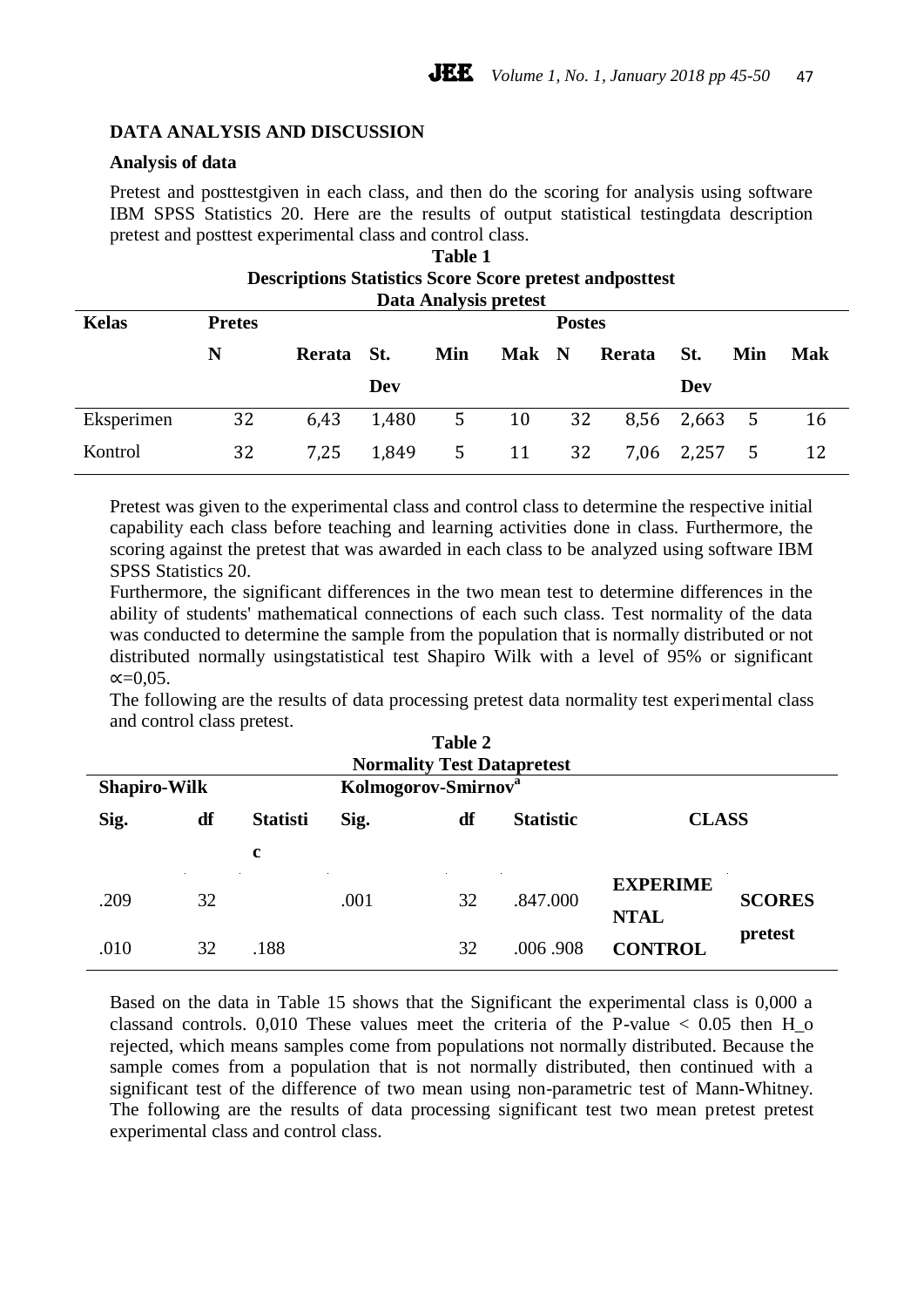|         | <b>Non Parametric Test Mann-Whitney</b> |
|---------|-----------------------------------------|
| Score   |                                         |
| pretest |                                         |
| 383 000 | Mann-Whitney U                          |
| 911 000 | test, Wilcoxon W                        |
| $-1772$ | Z                                       |
| .076    | Asymp. Sig. (2-<br>tailed)              |

**Table 3**

Based on the data in Table 16 shows that the Significant is 0.076.These values meet the criteria of the P-Value  $> 0.05$  0.05 then H  $\alpha$  acceptable, which means there is no difference initial capability mathematical connections junior high school students are usingapproach reciprocal teaching that uses the usual learning at significant level 0.05. Posteswas given to the experimental class and control class for the final step of the learning process after being given a different treatment. Furthermore, the scoring against postes which was awarded in each class to be analyzed using software IBM SPSS Statistics 20. Furthermore, the significant differences in the two mean test to determine differences in the ability of students' mathematical connections of each such class. Test normality of the data was conducted to determine the sample from the population that is normally distributed or not distributed normally usingstatistical test Shapiro Wilk with a level of 95% or significant  $\alpha$  =0.05.

The following are the results of data processing data normality test and post-test experimental class posttest control group.

| <b>Table 4</b><br><b>Postes Data Normality Test</b> |              |       |                     |                |       |         |        |
|-----------------------------------------------------|--------------|-------|---------------------|----------------|-------|---------|--------|
|                                                     | Shapiro-Wilk |       | Kolmogorov-         |                |       |         |        |
|                                                     |              |       | Sminov <sup>a</sup> |                |       | Class   |        |
| Sig                                                 | Df           | Stati | Sig.                | d              | Stati |         |        |
| $\bullet$                                           |              | stic  |                     | f              | stic  |         |        |
| .12                                                 |              |       |                     | 3              | .200  | experi  |        |
| $\overline{2}$                                      | 32           |       | $\ast$              | $\overline{2}$ | .937  |         |        |
|                                                     |              |       |                     |                | .064  | ment    | Postes |
| .21                                                 |              |       |                     | 3              | .837  |         |        |
| $\overline{2}$                                      | 32           |       | .001                | $\overline{2}$ | .000  | control |        |
|                                                     |              |       |                     |                |       |         |        |

Based on Table 17 shows that the experimental class is Significant to 0,064, while the control group 0,000.This means that for the class of experimental samples come from normally distributed population. As for the control class P-Value <0.05,the samples come from populations not normally distributed.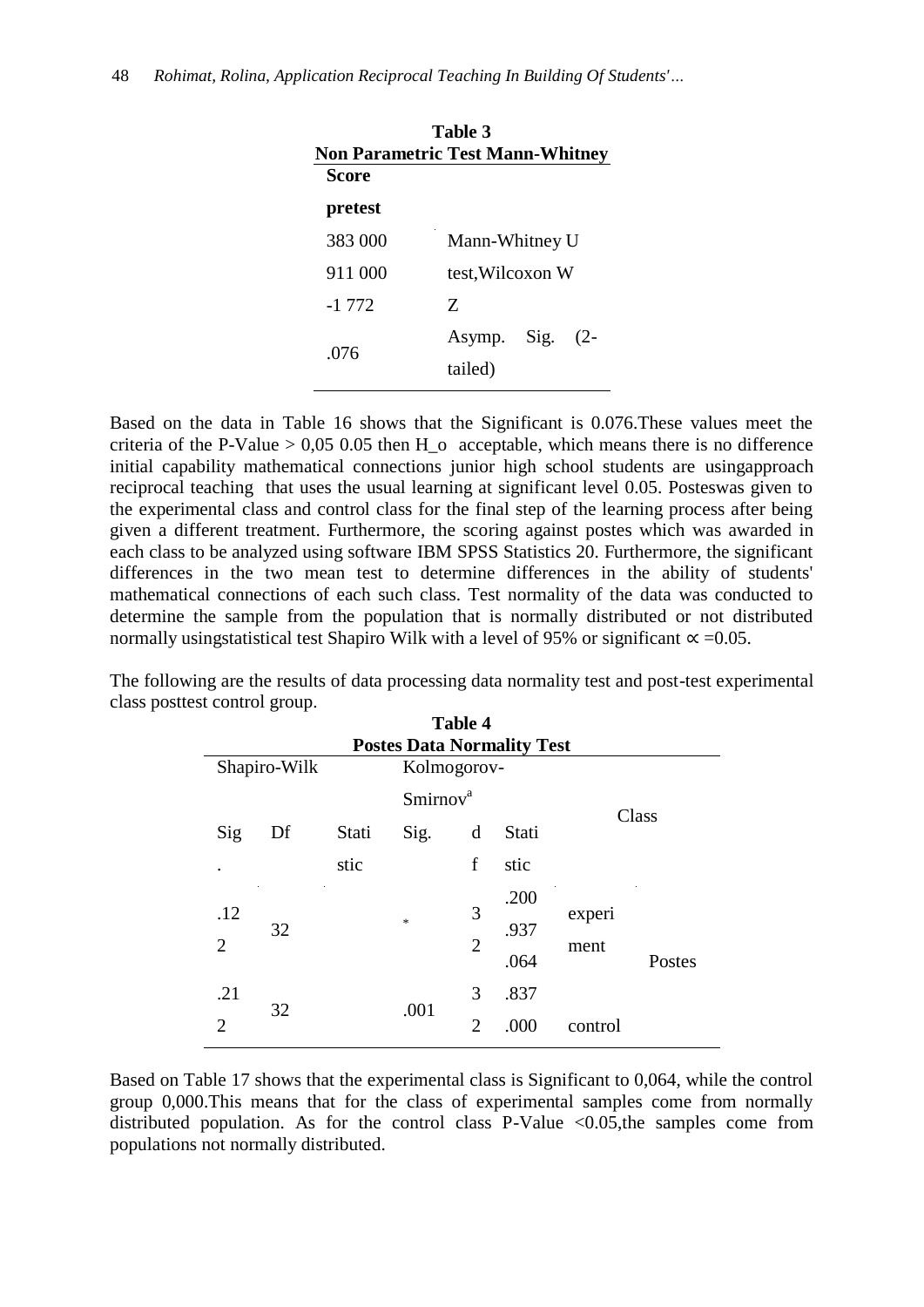Based on data normality test that the samples come from populations not normally distributed, then the non-parametric Mann Whitney test. The following are the results of data processing significant test two experimental class mean posttest and posttest control group.

| Postes            |                       |            |                                  |
|-------------------|-----------------------|------------|----------------------------------|
| 342,000           | Mann-Whitney U        |            |                                  |
| 870,000           | test, Wilcoxon W      |            |                                  |
| $-2315.$          | Z                     |            |                                  |
| .021              | Asymp Sig. (2-tailed) |            |                                  |
| .020 <sup>b</sup> | Sig.                  |            |                                  |
|                   |                       | 95%        |                                  |
| .017              | Lower Bound           | Confidence | Sig<br>Monte<br>Carlo.<br>$(2 -$ |
|                   |                       | Interval   | tailed)                          |
| .023              | <b>Upper Bound</b>    |            |                                  |
| .009 <sup>b</sup> | Sig.                  |            |                                  |
|                   |                       | 95%        |                                  |
| .007              | Lower Bound           | Confidence | Sig Monte Carlo. (One-           |
|                   |                       | Interval   | tailed)                          |
| .011              | <b>Upper Bound</b>    |            |                                  |

#### **Table 5 Significant Non Parametric Test Mann-Whitney**

Based on Table 18 shows that the Significant is 0,021.These values should be halved for using software IBM SPSS Statistics 20. According Uyanto (2009: 145) that a significant display of SPSS is to test two parties(2-tailed),because we are going to test hypotheses one side(one tailed)then the value of Significant (2-tailed)should be halved. Significant thus be 0.021/2=0.0105, the value meets the criteria P-Value  $\leq$  0.05 then H  $\alpha$  rejected, which means the achievement of junior high school students mathematical connection capabilities usingapproach reciprocal teaching better than learning to use a regular learning at significant level 0,05. Approach Reciprocal teaching or teachingis learning to apply reverse four comprehension strategies, which conclude and summarize materials, prepare questions and solve it, explain again the knowledge that has been gained, then predicts the next question on the issues being presented to the students. The purpose of this study is to motivate students to learn independently, creatively, and more active in the learning activities. Hendriana & Afrilianto (2014: 117). Learning class experiments using the approach of reciprocal teaching did the 7 phases or steps of learning, all seven phases approach to reciprocal teaching are:

- a. Present the objectives, motivate students, and held apersepsi,
- b. Presents information (materials),
- c. Summing material(summarizing),
- d. Develop questions or question(questiongenerating),